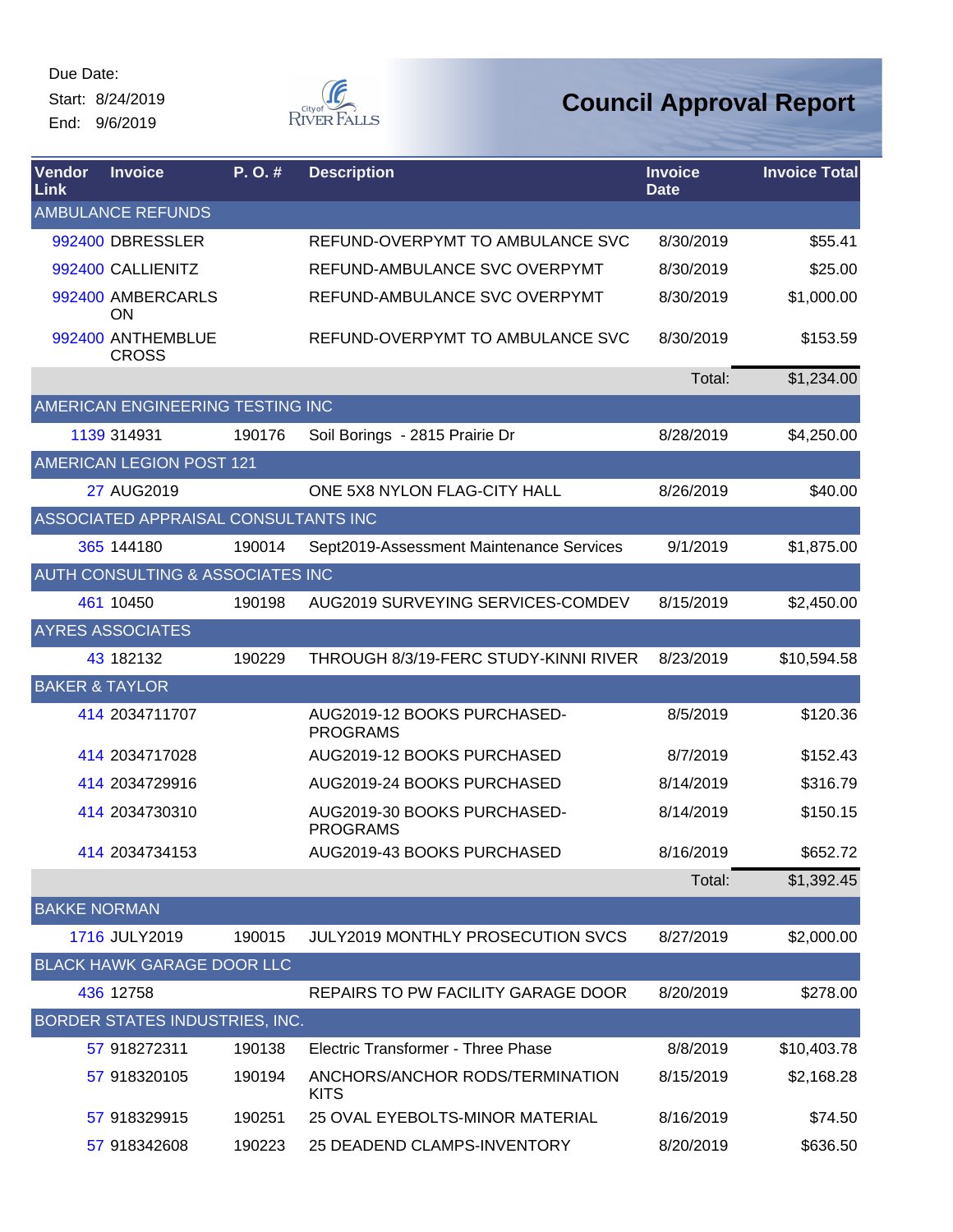Start: 8/24/2019 End: 9/6/2019



| Vendor<br>Link   | <b>Invoice</b>                      | P.O.#  | <b>Description</b>                                                  | <b>Invoice</b><br><b>Date</b> | <b>Invoice Total</b> |
|------------------|-------------------------------------|--------|---------------------------------------------------------------------|-------------------------------|----------------------|
|                  | 57 918342609                        | 190251 | 25 DOUBLE ARMING BOLTS-MINOR<br><b>MATERIAL</b>                     | 8/20/2019                     | \$74.25              |
|                  | 57 918360264                        | 190264 | <b>45 ELBOW TERMNATION KITS-INVENTORY</b>                           | 8/21/2019                     | \$1,305.45           |
|                  | 57 918429825                        | 190223 | 20 DEADEND CLAMPS-INVENTORY                                         | 8/30/2019                     | \$893.20             |
|                  |                                     |        |                                                                     | Total:                        | \$15,555.96          |
|                  | <b>BUG BUSTERS INC</b>              |        |                                                                     |                               |                      |
|                  | 2571 216270                         |        | AUG2019-AMBULANCE BLDG-MOUSE<br><b>CONTROL SVC</b>                  | 8/14/2019                     | \$96.00              |
|                  | <b>CENGAGE LEARNING</b>             |        |                                                                     |                               |                      |
|                  | 123 67564137                        |        | AUG2019-4 BOOKS PURCHASED                                           | 8/7/2019                      | \$123.96             |
|                  | 123 67571027                        |        | AUG2019-4 BOOKS PURCHASED                                           | 8/8/2019                      | \$98.21              |
|                  |                                     |        |                                                                     | Total:                        | \$222.17             |
|                  | CHIPPEWA FALLS PUBLIC LIBRARY       |        |                                                                     |                               |                      |
|                  | 423 863755                          |        | REIMBURSE LOST BOOK-EXILE                                           | 8/30/2019                     | \$6.99               |
|                  | COMPUTER INTEGRATION TECHNOLOGY     |        |                                                                     |                               |                      |
|                  | 379 115343                          |        | SSL RENEWAL-INTRANET.RFCITY.ORG-EXP<br>2/25/2020                    | 8/29/2019                     | \$75.00              |
|                  | 379 281852                          | 190030 | SEPT19 MANAGED BACKUP SERVICES                                      | 9/1/2019                      | \$785.00             |
|                  | 379 282212                          | 190042 | Sept19 Co-Managed Services Agreement                                | 9/1/2019                      | \$3,466.25           |
|                  |                                     |        |                                                                     | Total:                        | \$4,326.25           |
|                  | CORPORATE FLEET SERVICES, INC       |        |                                                                     |                               |                      |
|                  | 2786 20553                          | 190009 | SEPT2019-LEASED POLICE DEPT VEHICLES                                | 9/1/2019                      | \$1,135.14           |
|                  | <b>CREDIT SERVICE INTERNATIONAL</b> |        |                                                                     |                               |                      |
|                  | 3843 53006                          |        | PPE 08/25/2019                                                      | 8/30/2019                     | \$200.00             |
|                  | <b>CULVERS OF RIVER FALLS</b>       |        |                                                                     |                               |                      |
|                  | 3923 MATCHINCENTI<br>VE             |        | <b>ENERGY EFFICIENCY FOR BUSINESS-</b><br><b>MATCHING INCENTIVE</b> | 9/4/2019                      | \$2,924.73           |
|                  | DARRELL L DUNN & ROBIN J DUNN       |        |                                                                     |                               |                      |
|                  | 4065 RENTLOSS/MO<br><b>VE</b>       |        | 456 HANSON DR-RENT LOSS/PROPERTY<br><b>MOVE</b>                     | 8/29/2019                     | \$3,061.23           |
|                  | DELTA DENTAL OF WISCONISN INC       |        |                                                                     |                               |                      |
|                  | 2572 1345312 SEPT<br>2019           |        | SEPT 2019 RETIREE VISION INS                                        | 9/1/2019                      | \$43.34              |
|                  | 2572 1345311 SEPT<br>2019           |        | SEPT 2019 VISION INS                                                | 9/1/2019                      | \$559.99             |
|                  |                                     |        |                                                                     | Total:                        | \$603.33             |
| <b>DEMCO INC</b> |                                     |        |                                                                     |                               |                      |
|                  | 577 6656316                         |        | FOUR CARTONS-PAPERFOLD BOOK<br><b>JACKET COVERS</b>                 | 8/5/2019                      | \$210.64             |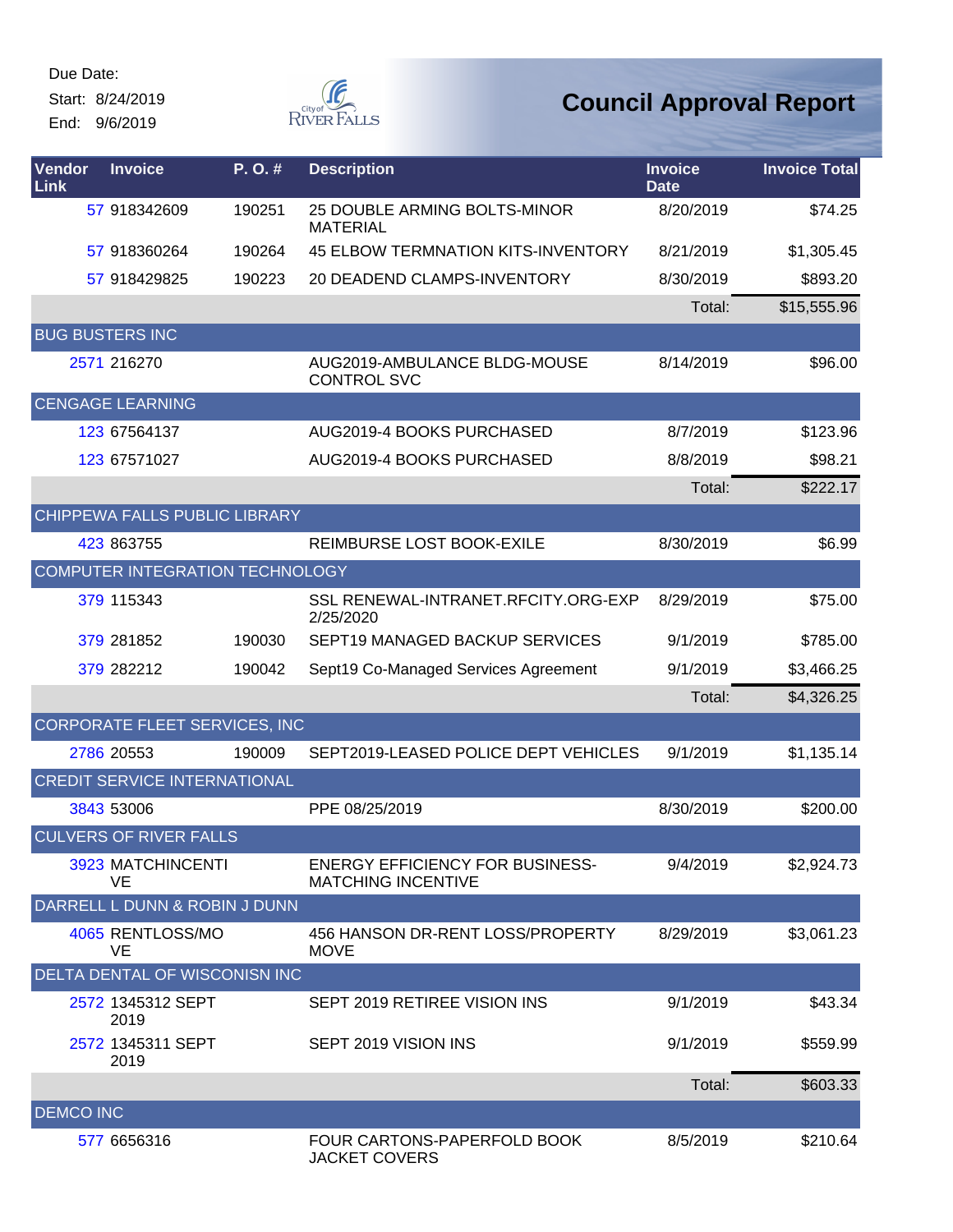Start: 8/24/2019 End: 9/6/2019



| Vendor<br>Link      | <b>Invoice</b>                       | P.O.#  | <b>Description</b>                                       | <b>Invoice</b><br><b>Date</b> | <b>Invoice Total</b> |
|---------------------|--------------------------------------|--------|----------------------------------------------------------|-------------------------------|----------------------|
| <b>EFTPS</b>        |                                      |        |                                                          |                               |                      |
|                     | 7 53004                              |        | PPE 08/25/2019                                           | 8/30/2019                     | \$76,292.84          |
|                     | EO JOHNSON CO. INC                   |        |                                                          |                               |                      |
|                     | 98 25378537                          |        | AUG2019 LIBRARY SAMSUNG COPIER                           | 8/19/2019                     | \$109.52             |
|                     | 98 25433714                          |        | SEPT2019-LIBRARY RICOH BASE PYMT                         | 9/1/2019                      | \$125.74             |
|                     | 98 25482095                          |        | SEPT2019 PD RICOH COPIER BASE PYMT                       | 9/1/2019                      | \$151.50             |
|                     |                                      |        |                                                          | Total:                        | \$386.76             |
|                     | <b>ERICKSON DIVERSIFIED</b>          |        |                                                          |                               |                      |
|                     | 1190 2018/2019                       |        | 2018 TAX ROLL-MINIMUM TAX PYMT DUE<br>2019               | 8/30/2019                     | \$70,000.00          |
|                     | <b>EXPRESS PERSONNEL SERVICES</b>    |        |                                                          |                               |                      |
|                     | 109 22782077                         | 190153 | WKEND 8/18-178.50HRS PARK MAINT TEMP<br>HELP             | 8/20/2019                     | \$3,295.11           |
|                     | 109 22782076                         | 190153 | WKEND 8/18-80HRS/.50 OT-STREET MAINT<br><b>TEMP HELP</b> | 8/20/2019                     | \$1,547.98           |
|                     | 109 22782078                         | 190021 | WKEND 8/18-32HRS WATER MAINT TEMP<br><b>HELP</b>         | 8/20/2019                     | \$590.72             |
|                     | 109 22782075                         |        | WKEND 8/18-31.5 HRS J.HAYES COMM<br><b>INTERN</b>        | 8/20/2019                     | \$551.88             |
|                     | 109 22817412                         | 190021 | WKEND 8/25-40HRS WATER/WASTEWATER<br><b>TEMP HELP</b>    | 8/27/2019                     | \$738.40             |
|                     | 109 22817411                         | 190153 | WKEND 8/25-140HRS PARK MAINT TEMP<br><b>HELP</b>         | 8/27/2019                     | \$2,601.44           |
|                     | 109 22817410                         |        | WKEND 8/25-26HRS J.HAYES COMM<br><b>INTERN</b>           | 8/27/2019                     | \$455.52             |
|                     | 109 22858004                         |        | WKEND 9/1-25.5HRS J.HAYES COMM<br><b>INTERN</b>          | 9/4/2019                      | \$446.76             |
|                     | 109 22858006                         | 190021 | WKEND 9/1-23HRS-WATER/WASTEWATER<br><b>TEMP HELP</b>     | 9/4/2019                      | \$424.58             |
|                     | 109 22858005                         | 190153 | WKEND 9/1-43.66HRS-PARKS TEMP HELP                       | 9/4/2019                      | \$834.36             |
|                     |                                      |        |                                                          | Total:                        | \$11,486.75          |
|                     | <b>FBA SPLICING LLC</b>              |        |                                                          |                               |                      |
|                     | 3826 2138                            |        | <b>SPLICE FIBER-POOL/PARK STORM</b><br><b>SHELTER</b>    | 8/20/2019                     | \$510.00             |
|                     | <b>FBG SERVICE CORPORATION</b>       |        |                                                          |                               |                      |
|                     | 364 856377                           | 190081 | August19- Janitorial Services Contr                      | 8/31/2019                     | \$4,866.00           |
|                     | FIRST NATIONAL BANK - RF SECTION 125 |        |                                                          |                               |                      |
|                     | 6 53003                              |        | PPE 08/25/2019                                           | 8/30/2019                     | \$3,870.47           |
| <b>GARRETT LEIS</b> |                                      |        |                                                          |                               |                      |
|                     | 3071 090919                          |        | 9/9/19 EAU CLAIRE TRAVEL PER DIEM                        | 9/1/2019                      | \$195.50             |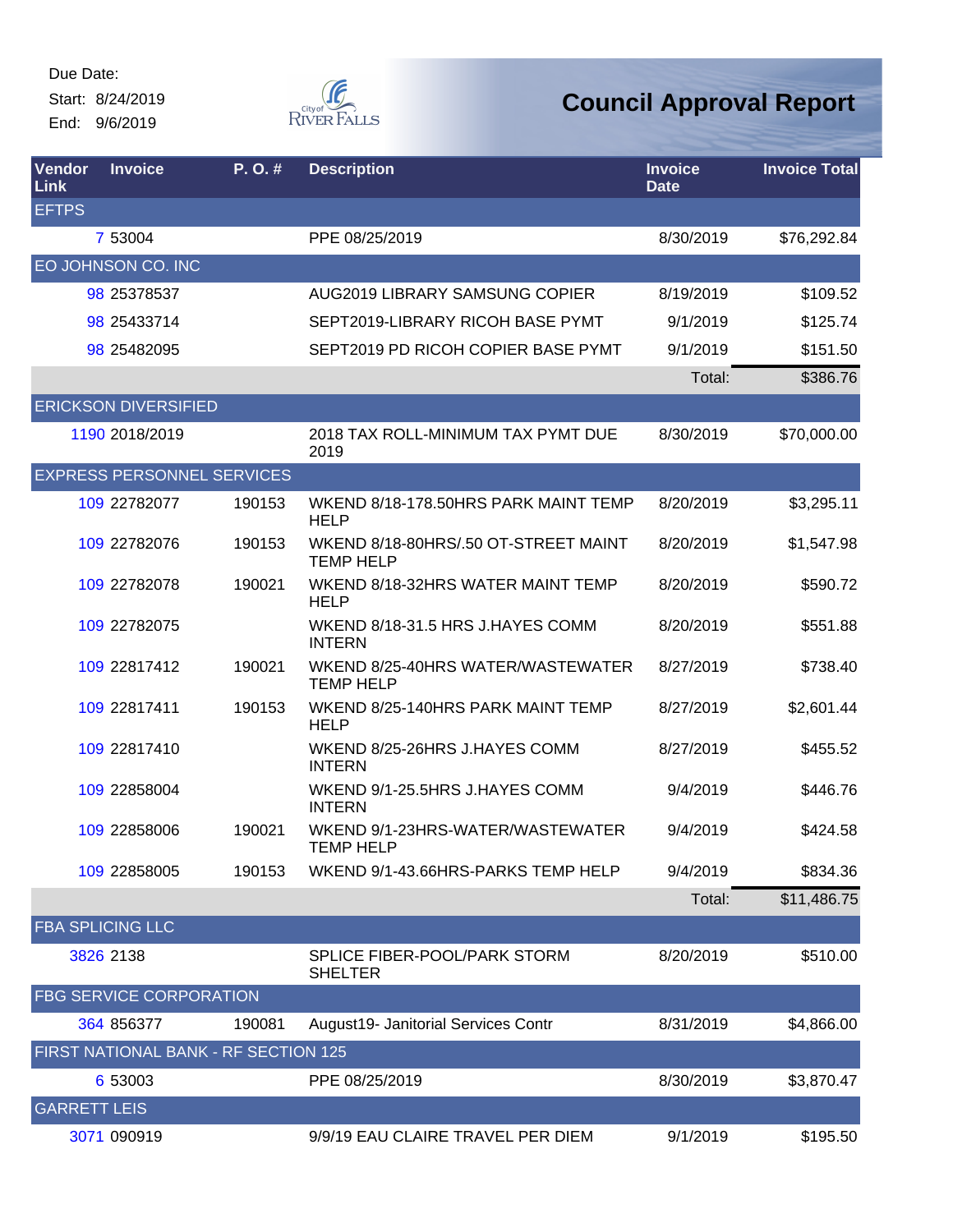Start: 8/24/2019 End: 9/6/2019



| Vendor<br>Link   | <b>Invoice</b>                         | P. O. # | <b>Description</b>                              | <b>Invoice</b><br><b>Date</b> | <b>Invoice Total</b> |
|------------------|----------------------------------------|---------|-------------------------------------------------|-------------------------------|----------------------|
|                  | <b>HEALTH PARTNERS</b>                 |         |                                                 |                               |                      |
|                  | 356 91707612 SEPT<br>2019              |         | SEPT 2019 HEALTH/DENTAL INSURANCE               | 9/1/2019                      | \$176,181.33         |
|                  | HUEBSCH LAUNDRY COMPANY                |         |                                                 |                               |                      |
|                  | 146 4319799                            | 190044  | 7/3 LINEN/BRUSHMAT SVC                          | 8/1/2019                      | \$42.81              |
|                  | 146 4340899                            | 190022  | <b>8/7 LIBRARY BRUSHMAT SERVICE</b>             | 8/7/2019                      | \$70.12              |
|                  | 146 4345059                            | 190047  | 8/14/19 PD BRUSHMAT SVC                         | 8/14/2019                     | \$55.59              |
|                  | 146 4345074                            | 190072  | 8/14 WWTP RUG SERVICE                           | 8/14/2019                     | \$73.77              |
|                  | 146 4348578                            | 190011  | 8/21/19 HUEBSCH ELECTRIC UNIFORM                | 8/21/2019                     | \$255.60             |
|                  | 146 4348579                            | 190016  | 8/21/19 HUEBSCH WATER UNIFORMS                  | 8/21/2019                     | \$32.23              |
|                  | 146 4348382                            |         | <b>CREDIT-JCROOK SHIRTS</b>                     | 8/21/2019                     | $-$ \$312.73         |
|                  | 146 4348580                            | 190035  | 8/21/19 HUEBSCH PW UNIFORMS                     | 8/21/2019                     | \$178.92             |
|                  | 146 4348581                            | 190017  | 8/21/19 HUEBSCH WWTP UNIFORMS                   | 8/21/2019                     | \$45.05              |
|                  | 146 4348383                            |         | <b>CREDIT-DOBRYAN UNIFORM</b>                   | 8/21/2019                     | $-$677.69$           |
|                  | 146 4352735                            | 190011  | 8/28 HUEBSCH ELECTRIC UNIFORM                   | 8/28/2019                     | \$255.60             |
|                  | 146 4352736                            | 190016  | 8/28 HUEBSCH WATER UNIFORMS                     | 8/28/2019                     | \$32.23              |
|                  | 146 4352738                            | 190017  | 8/28 HUEBSCH WWTP UNIFORMS                      | 8/28/2019                     | \$45.05              |
|                  | 146 4352538                            |         | <b>CREDIT-RGROTH CARPENTER JEANS</b>            | 8/28/2019                     | $-$59.50$            |
|                  | 146 4352737                            | 190035  | 8/28 HUEBSCH PW UNIFORMS                        | 8/28/2019                     | \$125.00             |
|                  | 146 4352537                            |         | <b>CREDIT-NCROES REED JEANS</b>                 | 8/28/2019                     | $-$26.90$            |
|                  | 146 4353464                            | 190044  | 8/28 LINEN/BRUSHMAT SVC                         | 8/28/2019                     | \$47.91              |
|                  | 146 4357413                            | 190016  | 9/4 HUEBSCH WATER UNIFORMS                      | 9/4/2019                      | \$32.23              |
|                  | 146 4357415                            | 190017  | 9/4 HUEBSCH WWTP UNIFORMS                       | 9/4/2019                      | \$45.05              |
|                  | 146 4357412                            | 190011  | 9/4 HUEBSCH ELECTRIC UNIFORM                    | 9/4/2019                      | \$255.60             |
|                  |                                        |         |                                                 | Total:                        | \$515.94             |
| I & S GROUP, INC |                                        |         |                                                 |                               |                      |
|                  | 2787 58641                             | 190145  | Through July2019-Glen Park Site<br>Improvements | 8/1/2019                      | \$12,693.74          |
|                  | INDUSTRIAL HEALTH SERVICES NETWORK INC |         |                                                 |                               |                      |
|                  | 948 119390                             |         | ANNUAL PROGRAM FEE                              | 8/31/2019                     | \$229.00             |
|                  | 948 119390-1                           |         | AUG2019-DOT RANDOM SCREENINGS                   | 8/31/2019                     | \$160.80             |
|                  |                                        |         |                                                 | Total:                        | \$389.80             |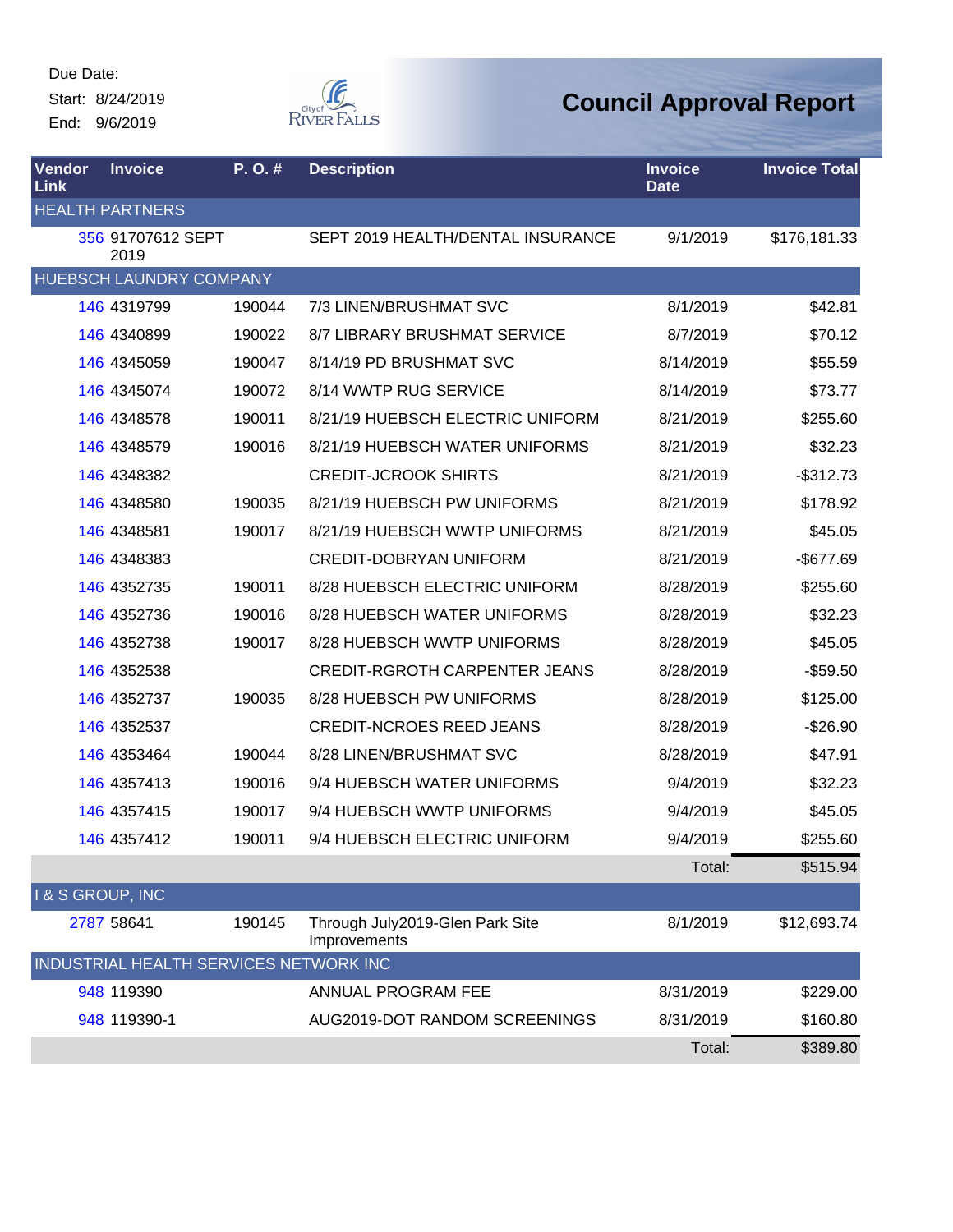Start: 8/24/2019 End: 9/6/2019



| Vendor<br>Link       | <b>Invoice</b>                          | P.O.#  | <b>Description</b>                                               | <b>Invoice</b><br><b>Date</b> | <b>Invoice Total</b> |
|----------------------|-----------------------------------------|--------|------------------------------------------------------------------|-------------------------------|----------------------|
| <b>INFOSEND INC</b>  |                                         |        |                                                                  |                               |                      |
|                      | 150 158195                              | 190036 | <b>JULY2019 RFMU MONTHLY BILLING</b><br><b>INSERT/PRINT FEES</b> | 8/15/2019                     | \$1,833.40           |
|                      | 150 158191                              | 190036 | JUNE2019 RFMU MONTHLY BILLING INSERT<br><b>FEE</b>               | 8/15/2019                     | \$57.00              |
|                      |                                         |        |                                                                  | Total:                        | \$1,890.40           |
|                      |                                         |        | INTERNATIONAL CITY MGMT ASSOC RETIREMENT CORP                    |                               |                      |
|                      | 1 52999                                 |        | PPE 08/25/2019                                                   | 8/30/2019                     | \$17,564.48          |
|                      | 1 53000                                 |        | PPE 08/25/2019                                                   | 8/30/2019                     | \$755.05             |
|                      |                                         |        |                                                                  | Total:                        | \$18,319.53          |
|                      | <b>INTERSTATE BATTERY</b>               |        |                                                                  |                               |                      |
|                      | 1661 1902799009333                      |        | MOTOROLA 1500 BATTERIES-PORTABLE<br><b>RADIOS</b>                | 8/1/2019                      | \$125.70             |
|                      | 1661 1902799009334                      |        | THREE KENWOOD PORTABLE BATTERIES                                 | 8/1/2019                      | \$133.50             |
|                      | 1661 1902701008394                      |        | REPLACEMENT BATTERY-MOTOROLA                                     | 8/8/2019                      | \$68.25              |
|                      |                                         |        |                                                                  | Total:                        | \$327.45             |
|                      | <b>IVERSON LASER ENGRAVING INC</b>      |        |                                                                  |                               |                      |
|                      | 177 0038753                             |        | TWO SIDED RED/WHITE LABELS                                       | 8/28/2019                     | \$25.00              |
| <b>KRISTI WAGNER</b> |                                         |        |                                                                  |                               |                      |
|                      | 4107 AUG2019                            |        | PARK&REC CLASS-LADIES GOLF CLINIC                                | 8/26/2019                     | \$2,320.00           |
|                      | LINCOLN NATIONAL LIFE INSURANCE COMPANY |        |                                                                  |                               |                      |
|                      | 3066 3941071678<br>Sept 2019            |        | SEPT ADDITIONAL AD&D/VOL AD&D                                    | 9/1/2019                      | \$266.64             |
|                      | 3066 3941070376<br><b>SEPT 2019</b>     |        | SEPT 2019 LIFE/AD&D/LTD                                          | 9/1/2019                      | \$4,835.82           |
|                      |                                         |        |                                                                  | Total:                        | \$5,102.46           |
| <b>LYLE SUNDE</b>    |                                         |        |                                                                  |                               |                      |
|                      | 4145 082719                             |        | <b>EARNEST MONEY-PURCHASE OF 1347 E</b><br><b>DIVISION</b>       | 8/26/2019                     | \$100.00             |
|                      | <b>MCGINTY, PATRICK</b>                 |        |                                                                  |                               |                      |
|                      | 3982 090919                             |        | 9/9-9/13 EAU CLAIRE TRAVEL PER DIEM                              | 9/1/2019                      | \$195.50             |
|                      | 3982 091519                             |        | 9/15-9/20 EAU CLAIRE TRAVEL PER DIEM                             | 9/1/2019                      | \$237.50             |
|                      |                                         |        |                                                                  | Total:                        | \$433.00             |
|                      |                                         |        | MIDAMERICA ADMINISTRATIVE & RETIREMENT SOLUTIONS                 |                               |                      |
|                      | 500 MAR000001178<br>7                   |        | JAN-MARCH2019 FSA ADMIN FEES                                     | 8/1/2019                      | \$526.50             |
| <b>MIDWEST TAPE</b>  |                                         |        |                                                                  |                               |                      |
|                      | 409 97751100                            |        | CONTRABAND/LAST GOOD GUY-AUDIO<br><b>MATERIAL PURCH</b>          | 8/6/2019                      | \$74.98              |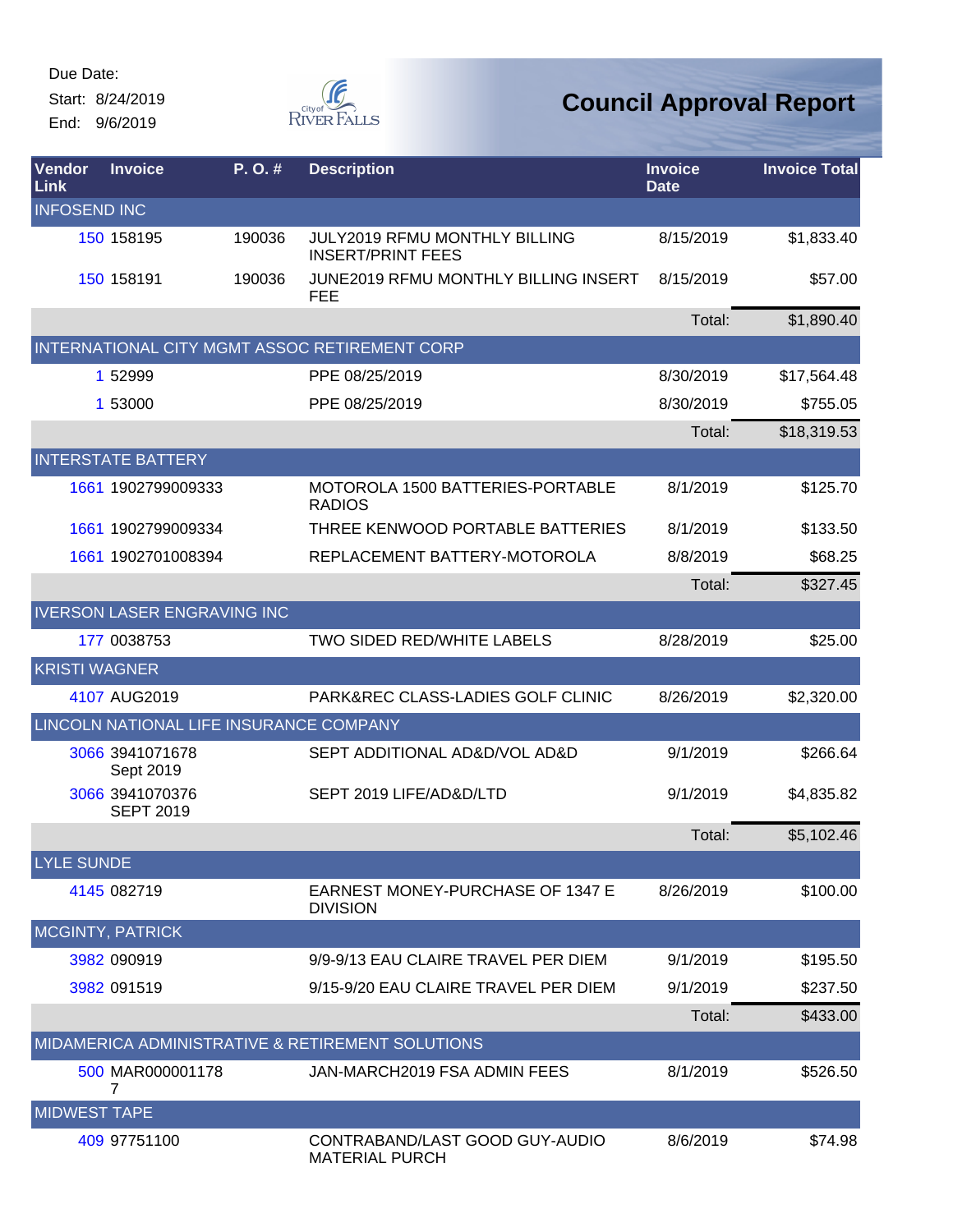Start: 8/24/2019 End: 9/6/2019



| Vendor<br><b>Link</b> | <b>Invoice</b>                         | P. O. # | <b>Description</b>                                                  | <b>Invoice</b><br><b>Date</b> | <b>Invoice Total</b> |
|-----------------------|----------------------------------------|---------|---------------------------------------------------------------------|-------------------------------|----------------------|
|                       | 409 97779078                           |         | <b>VENDETTA IN DEATH-AUDIO MATERIAL</b>                             | 8/13/2019                     | \$39.99              |
|                       | 409 97779075                           |         | <b>AUG2019 THREE AUDIO MATERIALS</b><br><b>PURCHASED</b>            | 8/13/2019                     | \$129.97             |
|                       | 409 97779077                           |         | DANGEROUS MAN-AUDIO MATERIAL<br><b>PURCHASED</b>                    | 8/13/2019                     | \$39.99              |
|                       | 409 97799394                           |         | OLD BONES-AUDIO MATERIAL PURCHASED                                  | 8/17/2019                     | \$39.99              |
|                       | 409 97799395                           |         | <b>GIRL WHO LIVED TWICE-AUDIO MATERIAL</b><br><b>PURCHASED</b>      | 8/17/2019                     | \$44.99              |
|                       |                                        |         |                                                                     | Total:                        | \$369.91             |
|                       | <b>MIKE MCPHILLIPS INC</b>             |         |                                                                     |                               |                      |
|                       | 1719 50471                             | 190244  | 2019 Chip Seal Sweeping-65,600 SQ<br>YARDS/SEALCOAT                 | 8/6/2019                      | \$6,475.00           |
|                       | MINNESOTA CHILD SUPPORT PAYMENT CENTER |         |                                                                     |                               |                      |
|                       | 4022 53007                             |         | PPE 08/25/2019 Case #001530440101                                   | 8/30/2019                     | \$303.64             |
|                       | <b>MISSISSIPPI WELDERS</b>             |         |                                                                     |                               |                      |
|                       | 568 390395                             |         | AUG2019 AMBULANCE-TWO COMPRESSED<br><b>OXYGEN</b>                   | 8/19/2019                     | \$125.08             |
|                       |                                        |         | MUNICIPAL ELECTRIC UTILITIES OF WISCONSIN INC                       |                               |                      |
|                       | 188 082619-01                          |         | 2019 MSDS ONLINE FEES-MEUW                                          | 8/26/2019                     | \$900.00             |
|                       | 188 090119-57                          | 190231  | 2019-2ND PYMT- MEUW ELECTRIC UTILITY<br><b>SAFETY</b>               | 9/1/2019                      | \$2,826.77           |
|                       |                                        |         |                                                                     | Total:                        | \$3,726.77           |
|                       | <b>MY RECEPTIONIST LLC</b>             |         |                                                                     |                               |                      |
|                       | 192 S022030821                         | 190023  | AUG2019-RFMU AFTER HOURS PHONE<br><b>SERVICE</b>                    | 8/21/2019                     | \$264.28             |
|                       | NATIONAL RESEARCH CENTER INC           |         |                                                                     |                               |                      |
|                       | 1668 7316                              | 190276  | 2019 Citizen Survey Final Payment                                   | 8/21/2019                     | \$5,715.00           |
|                       | NORTHERN STATES POWER COMPANY WI       |         |                                                                     |                               |                      |
|                       | 344 650308196                          |         | AUG2019 PRESCOTT AMB POWER BILL                                     | 8/31/2019                     | \$334.58             |
|                       | <b>ONE TIME PAY VENDOR</b>             |         |                                                                     |                               |                      |
|                       | 9999 EMEADOWS                          |         | RESTITUTION-DAMAGES-<br>CITATION#4N813MV8WP                         | 8/23/2019                     | \$829.56             |
|                       | <b>9999 BWATTS2</b>                    |         | REFUND-CANCELLED HOFFMAN PARK<br><b>SHELTER</b>                     | 8/26/2019                     | \$70.00              |
|                       | 9999 NCCM2019                          |         | <b>ENERGY EFFICIENCY FOR</b><br><b>BUSINESS/MATCHING INCENTIVE</b>  | 8/28/2019                     | \$165.00             |
|                       | 9999 ANCHOR2019                        |         | <b>ENERGY EFFICIENCY FOR BUSINESS-</b><br><b>MATCHING INCENTIVE</b> | 8/28/2019                     | \$5,000.00           |
|                       | 9999 32863                             |         | FILE#19-S14474/OVERPYMT FEES-747<br><b>GLENMEADOW</b>               | 9/4/2019                      | \$55.00              |
|                       |                                        |         |                                                                     | Total:                        | \$6,119.56           |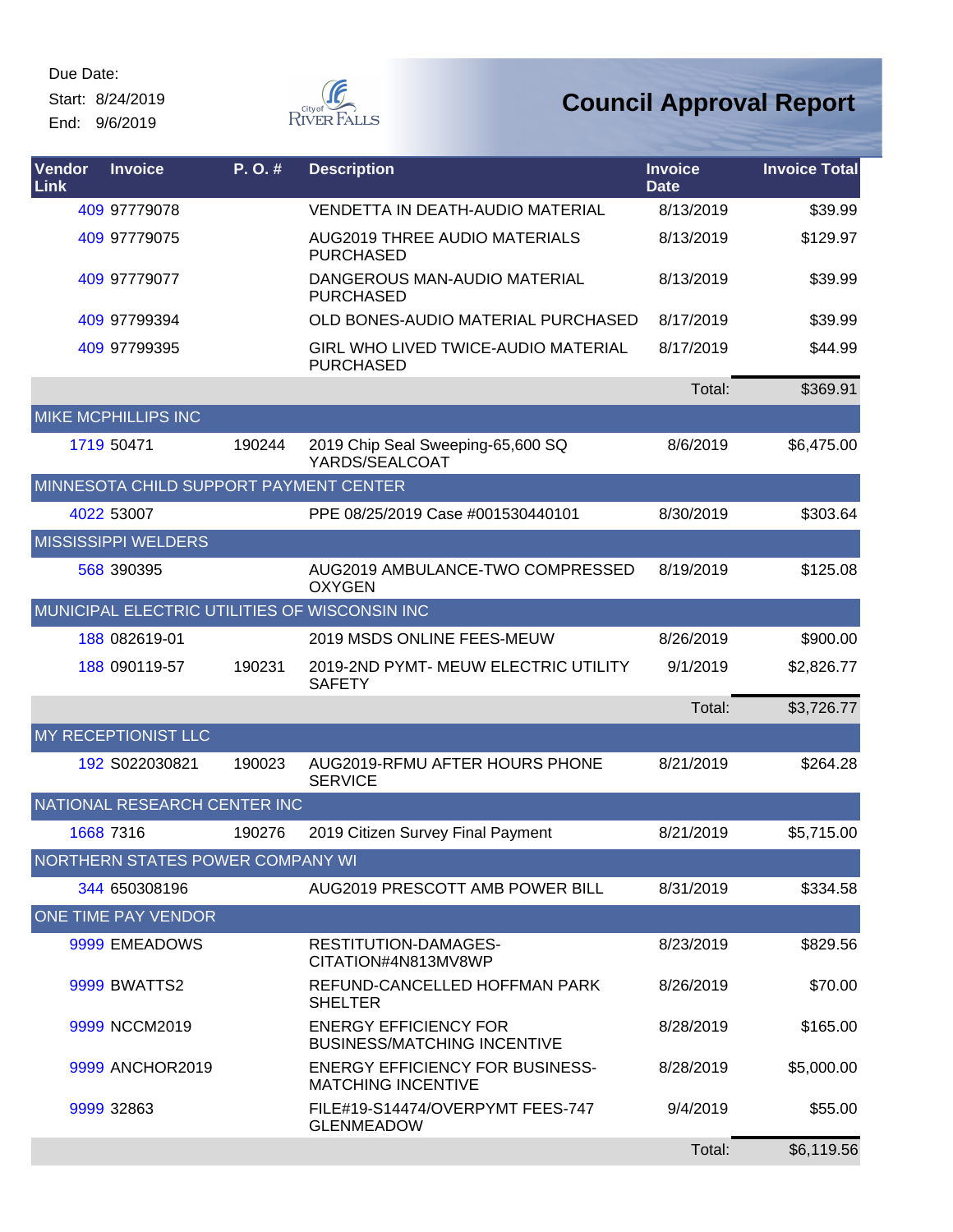Start: 8/24/2019 End: 9/6/2019



| Vendor<br>Link         | <b>Invoice</b>                           | P.O.#  | <b>Description</b>                                    | <b>Invoice</b><br><b>Date</b> | <b>Invoice Total</b> |
|------------------------|------------------------------------------|--------|-------------------------------------------------------|-------------------------------|----------------------|
|                        | PAYMENT SERVICE NETWORK INC              |        |                                                       |                               |                      |
|                        | 206 200292                               |        | AUG2019-RFMU PAYMENT PROCESSING<br><b>SVC</b>         | 8/31/2019                     | \$870.80             |
| PAYPAL                 |                                          |        |                                                       |                               |                      |
|                        | 639 87988462                             |        | SEPT2019 - PAYPAL FEES                                | 9/2/2019                      | \$30.00              |
| <b>PELION BENEFITS</b> |                                          |        |                                                       |                               |                      |
|                        | 5 53002                                  |        | PPE 08/25/2019                                        | 8/30/2019                     | \$1,044.32           |
| <b>PUSH INC</b>        |                                          |        |                                                       |                               |                      |
|                        | 3606 082719-CRF                          | 190287 | Winter St Pipe Location Project                       | 8/27/2019                     | \$2,880.00           |
|                        | RFMU PAYMENTS OR REFUNDS                 |        |                                                       |                               |                      |
|                        | 990610 KELSEYWRIGH<br>т                  |        | REISSUE/REFUND-RFMU OVERPYMT #3753<br>-16             | 9/1/2019                      | \$125.35             |
|                        | <b>RIVER CITY ELECTRIC</b>               |        |                                                       |                               |                      |
|                        | 1291 1659                                |        | ELECTRIC SVC-WEST DIVISION ST<br><b>WARNING SIREN</b> | 9/3/2019                      | \$941.46             |
|                        | RIVER FALLS CHAMBER OF COMMERCE INC      |        |                                                       |                               |                      |
|                        | 225 2nd QRT Room<br><b>Tax 19</b>        |        | 2019 2nd QRT Room Tax - minus 1 Hotel                 | 8/26/2019                     | \$24,326.79          |
|                        | RIVER FALLS COMMUNITY THEATRE            |        |                                                       |                               |                      |
|                        | <b>1810 SUMMER2019</b>                   |        | TOM SAWYER THEATER-RF PARK AND REC                    | 8/31/2019                     | \$2,545.00           |
|                        | RIVER FALLS ROYAL AMBASSADORS            |        |                                                       |                               |                      |
|                        | 223 2019                                 |        | 2019 CITY DONATION-AMBASSADOR<br><b>PROGRAM</b>       | 8/1/2019                      | \$1,000.00           |
|                        | <b>RIVER FALLS SENIOR CITIZENS</b>       |        |                                                       |                               |                      |
|                        | 438 SEPTEMBER20<br>19                    |        | SEPTEMBER2019 SENIOR CENTER                           | 9/1/2019                      | \$500.00             |
|                        | <b>RURAL ELECTRIC SUPPLY COOPERATIVE</b> |        |                                                       |                               |                      |
|                        | 221 692464-00                            |        | <b>CREDIT-ELBOW JACKET SEAL</b>                       | 8/1/2019                      | $-$29.08$            |
|                        | 221 758214-01                            | 190250 | <b>15 DEADEND INSULATORS-MINOR</b><br><b>MATERIAL</b> | 8/20/2019                     | \$145.65             |
|                        |                                          |        |                                                       | Total:                        | \$116.57             |
| <b>SAVATREE</b>        |                                          |        |                                                       |                               |                      |
|                        | 772 6710118                              | 190048 | <b>AUG2019 FORESTRY TREE</b><br>TRIMMING/REMOVAL      | 8/20/2019                     | \$2,870.00           |
|                        | 772 6710118-1                            | 190103 | <b>AUG2019 PARKS TREE</b><br>TRIMMING/REMOVAL         | 8/20/2019                     | \$1,425.00           |
|                        |                                          |        |                                                       | Total:                        | \$4,295.00           |
| <b>SCALE-TEC LTD</b>   |                                          |        |                                                       |                               |                      |
|                        | 4147 013445                              |        | CALIBRATOR KIT/POINT SOLUTION-SNOW<br><b>REMOVAL</b>  | 8/26/2019                     | \$3,857.67           |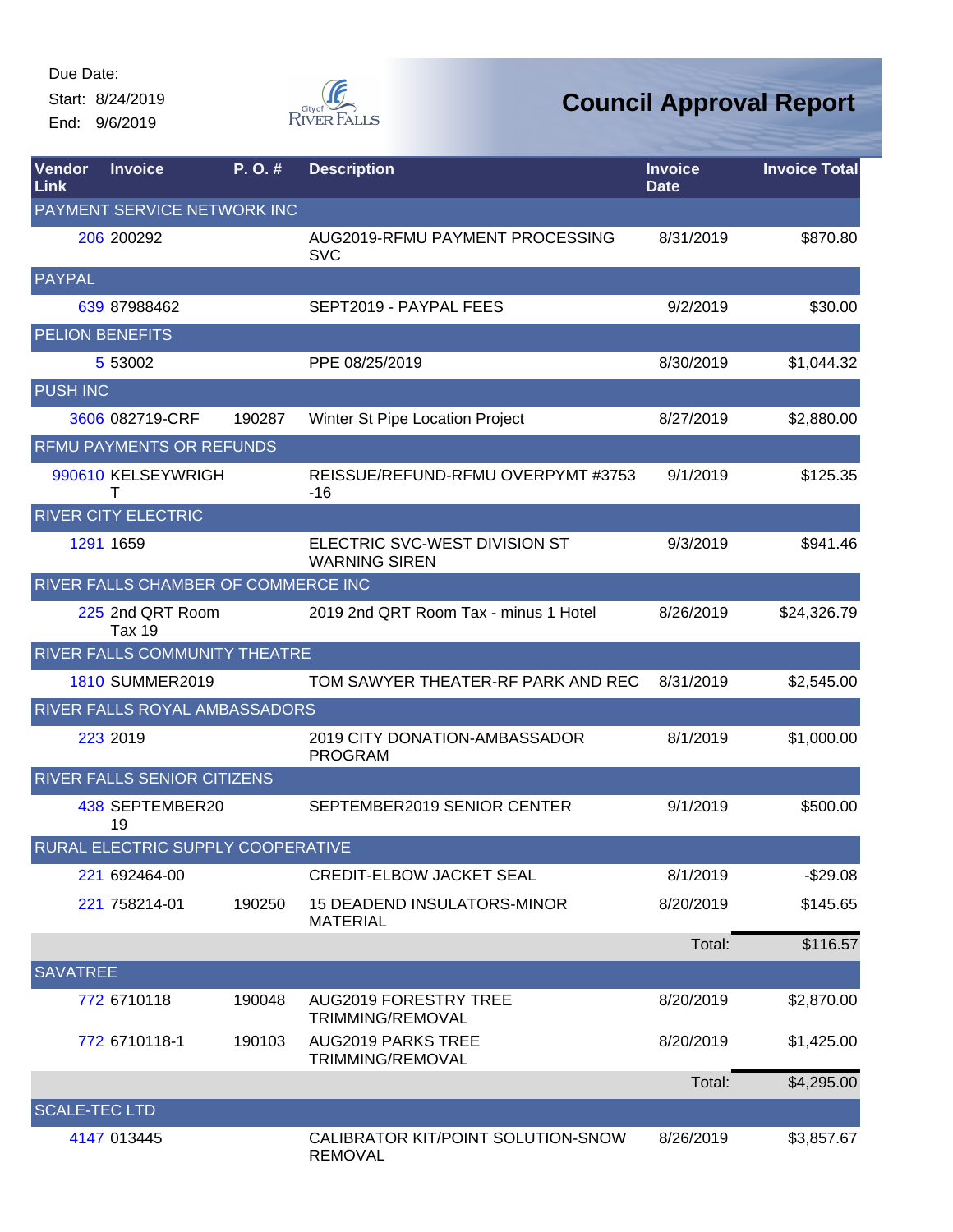Start: 8/24/2019 End: 9/6/2019



| <b>Vendor</b><br>Link | <b>Invoice</b>                            | P.O.#  | <b>Description</b>                                    | <b>Invoice</b><br><b>Date</b> | <b>Invoice Total</b> |
|-----------------------|-------------------------------------------|--------|-------------------------------------------------------|-------------------------------|----------------------|
|                       | SCHNEIDER LAWN CARE SERVICES LLC          |        |                                                       |                               |                      |
|                       | 1144 3007                                 |        | AUG2019 RESIDENT LAWN MAINT                           | 8/31/2019                     | \$245.00             |
|                       | <b>SHANE AND BETHANY SAUMER</b>           |        |                                                       |                               |                      |
|                       | 4146 82719                                |        | EARNEST MONEY-PURCHASE OF 1369 E<br><b>DIVISION</b>   | 8/26/2019                     | \$100.00             |
|                       | <b>SHORT ELLIOTT HENDRICKSON INC</b>      |        |                                                       |                               |                      |
|                       | 244 371884                                | 190208 | Through July2019-Power Plant Phase 1 and<br>Hazard    | 8/1/2019                      | \$6,911.02           |
|                       | 244 371414                                | 190279 | THRU JULY2019-NORTH TOWER SITE ENG<br><b>SERVICES</b> | 8/12/2019                     | \$790.05             |
|                       |                                           |        |                                                       | Total:                        | \$7,701.07           |
|                       | SHRED-IT US HOLDCO, INC                   |        |                                                       |                               |                      |
|                       | 2439 8127986845                           | 190060 | AUG2019 SHREDDING SERVICES                            | 8/22/2019                     | \$280.05             |
|                       | ST BRIDGET CATHOLIC CONGREGATION INC      |        |                                                       |                               |                      |
|                       | 2782 AUG2019                              |        | 2019 GO SOLAR PROGRAM INCENTIVE                       | 8/28/2019                     | \$2,500.00           |
|                       | <b>ST CROIX COUNTY HIGHWAY DEPARTMENT</b> |        |                                                       |                               |                      |
|                       | 956 782                                   | 190140 | THROUGH 8/10/19-SPRAY PATCHING                        | 8/21/2019                     | \$640.68             |
|                       | 956 783                                   | 190246 | Through 8/10/19- Chip Seal Program                    | 8/21/2019                     | \$81,862.19          |
|                       |                                           |        |                                                       | Total:                        | \$82,502.87          |
|                       | ST CROIX ENERGY SOLUTIONS INC             |        |                                                       |                               |                      |
|                       | 253 3200                                  | 190283 | Homo Performance Contractor                           | 9/3/2019                      | \$6,325.00           |
|                       | ST CROIX VALLEY NATURAL GAS CO            |        |                                                       |                               |                      |
|                       | 255 JULY2019                              |        | <b>JULY2019 NATURAL GAS BILL</b>                      | 7/31/2019                     | \$1,012.29           |
|                       | STATE OF WI DEPT OF EMPLOYEE TRUST FUNDS  |        |                                                       |                               |                      |
|                       | 11 53005                                  |        | August 2019                                           | 8/30/2019                     | \$135,529.91         |
|                       |                                           |        | STATEWIDE ENERGY EFFICIENCY & RENEWABLES ADMIN INC    |                               |                      |
|                       | 243 JULY2019                              |        | JULY2019 CTC ENERGY EFFICIENCY<br><b>FUNDS-FOCUS</b>  | 8/1/2019                      | \$4,972.28           |
|                       | STRAND ASSOCIATES, INC                    |        |                                                       |                               |                      |
|                       | 3346 0151674                              | 190162 | THRU JULY2019-BIO SOLIDS TREATMENT<br><b>STUDY</b>    | 8/13/2019                     | \$3,900.00           |
|                       | STUART C IRBY TOOL AND SAFETY             |        |                                                       |                               |                      |
|                       | 156 S011196977.001 190120                 |        | ELECTRIC TRANSFORMERS-INVENTORY                       | 8/1/2019                      | \$28,420.00          |
|                       | 156 S011507566.00 190272<br>1             |        | SIX LED BULBS                                         | 8/16/2019                     | \$792.00             |
|                       | 156 S011196977.003 190120                 |        | ELECTRIC TRANSFORMERS-INVENTORY                       | 8/16/2019                     | \$4,980.00           |
|                       | 156 S011415747.00 190205<br>1             |        | ALUM FILLED COPPER CONC WIRES-<br><b>INVENTORY</b>    | 8/26/2019                     | \$35,234.69          |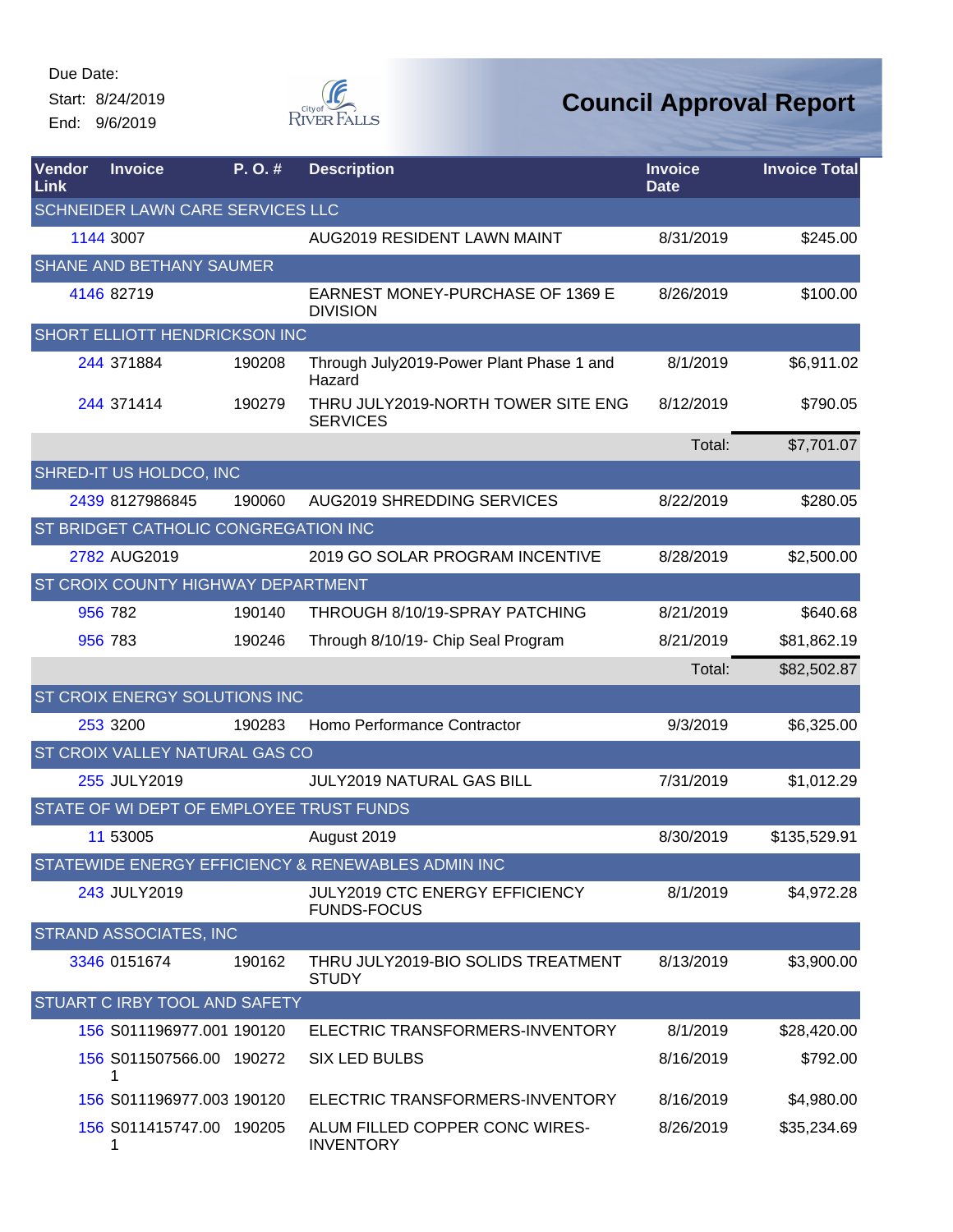Start: 8/24/2019

End: 9/6/2019



| Vendor<br>Link | <b>Invoice</b>                | P.O.#  | <b>Description</b>                                          | <b>Invoice</b><br><b>Date</b> | <b>Invoice Total</b> |
|----------------|-------------------------------|--------|-------------------------------------------------------------|-------------------------------|----------------------|
|                | 156 S011527279.00 190278<br>1 |        | CABLE MOUNTING BRACKETS/PIN<br><b>CONNECTORS</b>            | 8/27/2019                     | \$475.85             |
|                | 156 S011433849.00<br>2        | 190221 | UGUARDS/ADAPTERS-INVENTORY/MINOR<br><b>MATERIALS</b>        | 8/28/2019                     | \$1,682.50           |
|                |                               |        |                                                             | Total:                        | \$71,585.04          |
|                | TD & I CABLE MAINTENANCE INC  |        |                                                             |                               |                      |
|                | 2008 8897                     | 190285 | 539 WASSON LN-DIRECTIONAL BORING                            | 8/28/2019                     | \$1,112.50           |
|                | 2008 8898                     | 190286 | <b>FOSTER ST-DIRECTIONAL BORING</b>                         | 8/28/2019                     | \$7,532.50           |
|                |                               |        |                                                             | Total:                        | \$8,645.00           |
|                | TEAM RHEAM PRODUCTIONS INC    |        |                                                             |                               |                      |
|                | 4144 081919-RDD               | 190280 | DEPOSIT-SPEAKER FOR CORPORATE<br><b>LEADERS BREAKFAST</b>   | 9/1/2019                      | \$2,000.00           |
|                | THE DANCE PROJECT LLC         |        |                                                             |                               |                      |
|                | 4066 AUG2019                  |        | AUG2019-DANCE DABBLER CLASS                                 | 8/26/2019                     | \$664.00             |
|                | TOTAL EXCAVATING LLC          |        |                                                             |                               |                      |
|                | 270 2973                      |        | 8-6-19 SPRING ST HYDRANT                                    | 8/15/2019                     | \$2,370.00           |
|                | ULTIMATE COATING LLC          |        |                                                             |                               |                      |
|                | 4099 693906                   |        | PRIUS-BLAST & POWDER COAT WHEELS-<br><b>SILVER</b>          | 8/22/2019                     | \$200.00             |
|                | 4099 693930                   |        | <b>BLAST/POWDER COAT STEPS /MULTIPLE</b><br><b>VEHICLES</b> | 8/29/2019                     | \$386.25             |
|                |                               |        |                                                             | Total:                        | \$586.25             |
|                | UNIVERSITY FALLS LLC          |        |                                                             |                               |                      |
|                | 1191 2018/2019                |        | 2018 TAX ROLL-MINIMUM TAX PYMT DUE<br>2019                  | 8/30/2019                     | \$64,139.97          |
|                | US BANK NATIONAL ASSOC        |        |                                                             |                               |                      |
|                | 284 1451404-2012A             |        | 2012A GO INTEREST PYMT                                      | 8/6/2019                      | \$25,858.75          |
|                | 284 1451404-2016B<br>CН       |        | 2016B GO CITY HALL REFUNDING PYMT                           | 8/6/2019                      | \$371,225.00         |
|                |                               |        |                                                             | Total:                        | \$397,083.75         |
|                | USIC LOCATING SERVICES LLC    |        |                                                             |                               |                      |
|                | 286 345721                    | 190069 | AUG2019 LOCATING WATER / ELECTRIC                           | 8/31/2019                     | \$7,131.87           |
|                | 286 345722                    | 190037 | AUG2019 LOCATING STORM / SANITARY                           | 8/31/2019                     | \$3,549.14           |
|                |                               |        |                                                             | Total:                        | \$10,681.01          |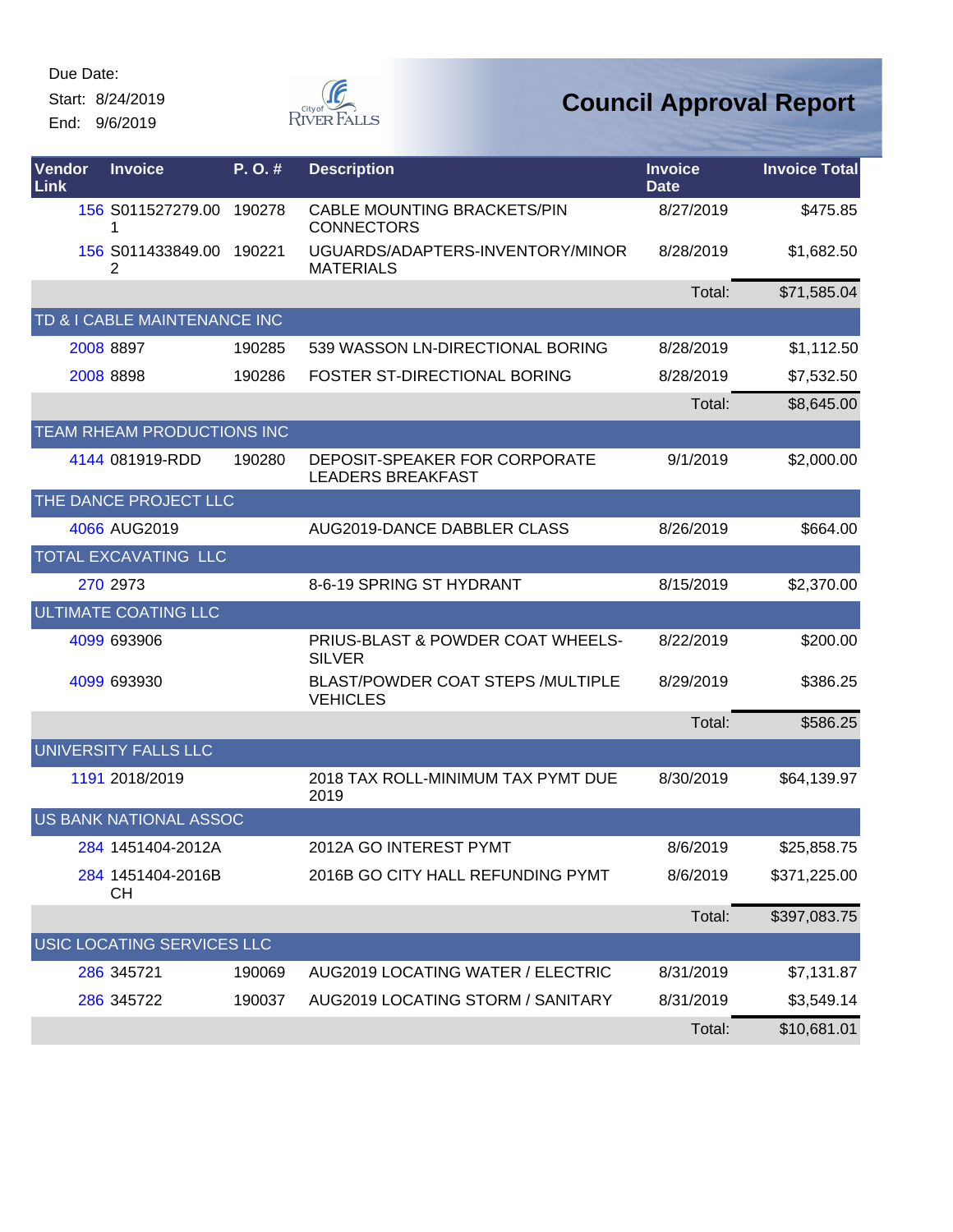Due Date: Start: 8/24/2019

End: 9/6/2019



| <b>Vendor</b><br><b>Link</b> | <b>Invoice</b>                           | P.O.#  | <b>Description</b>                                         | <b>Invoice</b><br><b>Date</b> | <b>Invoice Total</b> |
|------------------------------|------------------------------------------|--------|------------------------------------------------------------|-------------------------------|----------------------|
| <b>UW EAU CLAIRE</b>         |                                          |        |                                                            |                               |                      |
|                              | 2432 304137                              |        | 250 POLICE DEPT #10 ENVELOPES                              | 8/16/2019                     | \$24.94              |
|                              | 2432 304497                              |        | 500 RFMU APPLICATIONS                                      | 8/21/2019                     | \$107.06             |
|                              | 2432 304496                              |        | 100 LANDLORD APPLICATIONS                                  | 8/21/2019                     | \$20.84              |
|                              |                                          |        |                                                            | Total:                        | \$152.84             |
|                              | VIKING COCA-COLA BOTTLING CO             |        |                                                            |                               |                      |
|                              | 16 865416                                |        | AUG19-FIRE DEPT BEVERAGES                                  | 8/8/2019                      | \$172.80             |
|                              | <b>WDATCP-DIV OF ANIMAL HEALTH</b>       |        |                                                            |                               |                      |
|                              | 299 SEPT2019<br><b>EXAMFEE</b>           |        | <b>OVERLAND-WI HUMANE OFFICER TRNG-</b><br><b>EXAM FEE</b> | 9/1/2019                      | \$25.00              |
|                              | 299 SEPT2019<br><b>CERT FEE</b>          |        | <b>OVERLAND-WI HUMANE OFFICER TRNG-</b><br><b>CERT FEE</b> | 9/1/2019                      | \$35.00              |
|                              |                                          |        |                                                            | Total:                        | \$60.00              |
|                              | WELD RILEY, S.C.                         |        |                                                            |                               |                      |
|                              | 301 35138                                |        | JULY2019 COUNCIL MEETINGS                                  | 8/22/2019                     | \$1,122.58           |
|                              | 301 35140                                |        | JULY2019 HANSON EASEMENT/JULY<br><b>SERVICES</b>           | 8/22/2019                     | \$385.00             |
|                              | 301 35141                                |        | JULY2019 KINNICKINNIC COOPERATIVE<br><b>PLAN</b>           | 8/22/2019                     | \$122.50             |
|                              | 301 35143                                |        | JULY2019 N INTERCEPTOR EMINENT<br><b>DOMAIN</b>            | 8/22/2019                     | \$2,310.00           |
|                              |                                          |        |                                                            | Total:                        | \$3,940.08           |
|                              | <b>WESTHUIS, KEVIN</b>                   |        |                                                            |                               |                      |
|                              | 305 090919                               |        | 09/09/19 MADISON TRAVEL PER DIEM                           | 9/4/2019                      | \$145.50             |
|                              | WI DEPARTMENT OF REVENUE                 |        |                                                            |                               |                      |
|                              | 3 53001                                  |        | PPE 08/25/2019                                             | 8/30/2019                     | \$15,881.88          |
|                              | <b>WI DEPT OF JUSTICE</b>                |        |                                                            |                               |                      |
|                              | 422 L4801T/AUG201<br>9                   |        | AUG2019-BACKGROUND CHECKS                                  | 8/31/2019                     | \$42.00              |
|                              | <b>WI DEPT OF SAFETY &amp; PROF SVCS</b> |        |                                                            |                               |                      |
|                              | 317 507932                               |        | AUG2019-LIBRARY/PERMIT TO OPERATE<br><b>ELEVATOR</b>       | 8/20/2019                     | \$50.00              |
|                              | <b>WOLD ARCHITECTS INCORPORATED</b>      |        |                                                            |                               |                      |
|                              | 2829 63177                               | 190184 | THROUGH AUG2019-POLICE DEPT<br>RENOVATION/ADDITION         | 8/31/2019                     | \$16,442.52          |
| <b>WPPI ENERGY</b>           |                                          |        |                                                            |                               |                      |
|                              | 342 JULY2019                             |        | JULY19 POWER/JUNE19 SUPPORT                                | 7/31/2019                     | \$1,040,781.69       |
|                              | YOUNG, GORDON                            |        |                                                            |                               |                      |